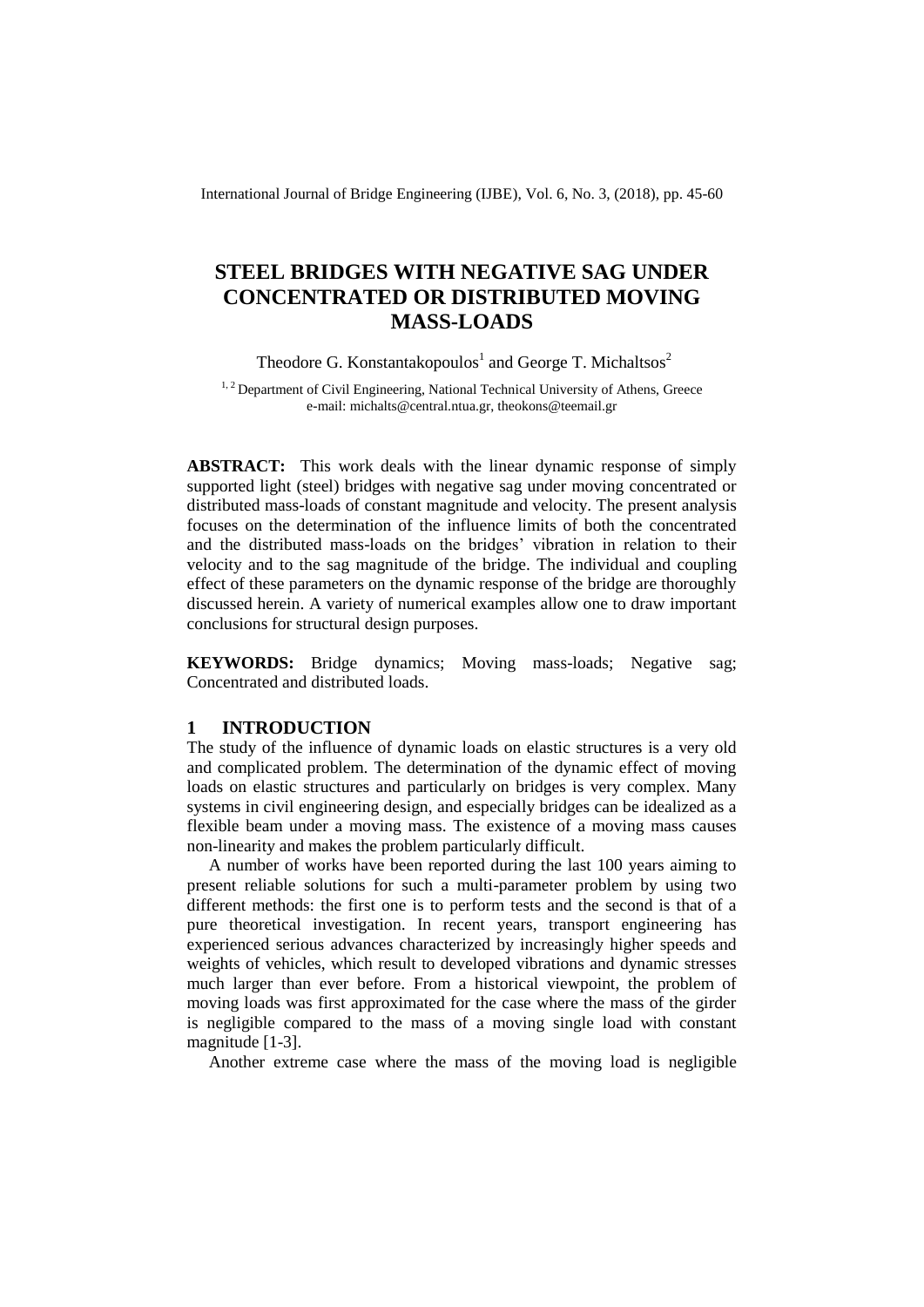compared to the mass of the girder was originally studied by Krylov [4] and later by Timoshenko [5] and Lowan [6]. A more complicated problem including both the above parameters, i.e., the mass-load and the mass of the girder, was also studied by other investigators among which one should mention the works by Steuding [7], Schallemcamp [8] and Bolotin [9]. A very thorough treatise on the dynamic response of several types of railway bridges crossed by steam locomotives was presented by Inglis [10], where harmonic analysis has been employed. Interesting analyses on similar bridge problems were also presented by Hilleborg [11] using Fourier's analysis and by Biggs et al. [12] using the Inglis technique. The problem of the dynamic response of bridges under moving loads was reviewed in detail by Timoshenko [13], and later on by Kolousek [14]. The extended review reported by Fryba [15] in his excellent monograph on this subject should also be mentioned. These analyses have been extended to simple frames subjected to moving loads by Karaolides and Kounadis [16] and thereafter, to a two-bar frame under a moving load in which the effect of axial motion has been taken into account [17]. Some partial results regarding the effects of the mass of a moving load on the dynamic response of a simply supported beam were presented [18].

In all the above studies, the response of vibrating beams and frames due to moving loads was established on the basis of standard dynamic analysis where the effects of centripetal force, Coriolis force and rotatory inertia, associated with the mass of the moving vehicle which follows the motion of the flexural vibrating beam has been neglected. A first study of the effect of centripetal and Coriolis forces of a single moving mass on the dynamic response of a light weighted bridge was presented through a pure analytical way in [19] by Michaltsos and Kounadis, while the effect of the above forces due to the motion of a vehicle was studied in [20]. The relatively previous existing studies used FEM and these forces are naturaly included without specific distinction, as foe example in [21].

A lot of studies followed, where the problem was analyzed through pure theoretical investigation, using finite element methods or experimental ones. Among them, one must mention the work of Majumder and Manohar [22] where the problem was studied via the finite element method to determine a possible loss of stiffness in beams caused by a moving dynamic load, the works of Dehestani et al. [23], Stancioiu et al. [24], Gonzalez et al. [25], and Nguyen and Tran [26] where several cases of beams subjected to various moving massloads were studied. On the other hand, Billelo et al. [27], [28] studied the problem of a bridge under a moving mass through experimental investigation. The influence of a concentrated mass-load and a vehicle moving on a bridge while bouncing on an irregularity was studied by Michaltsos [29], where the critical speeds for the vehicle's normal or not passage were also determined. Lu et al. [30] studied the frequency characteristics of a railway bridge subjected to moving trains, considering the trains' mass. Karimi and Ziaei-Rad [31] studied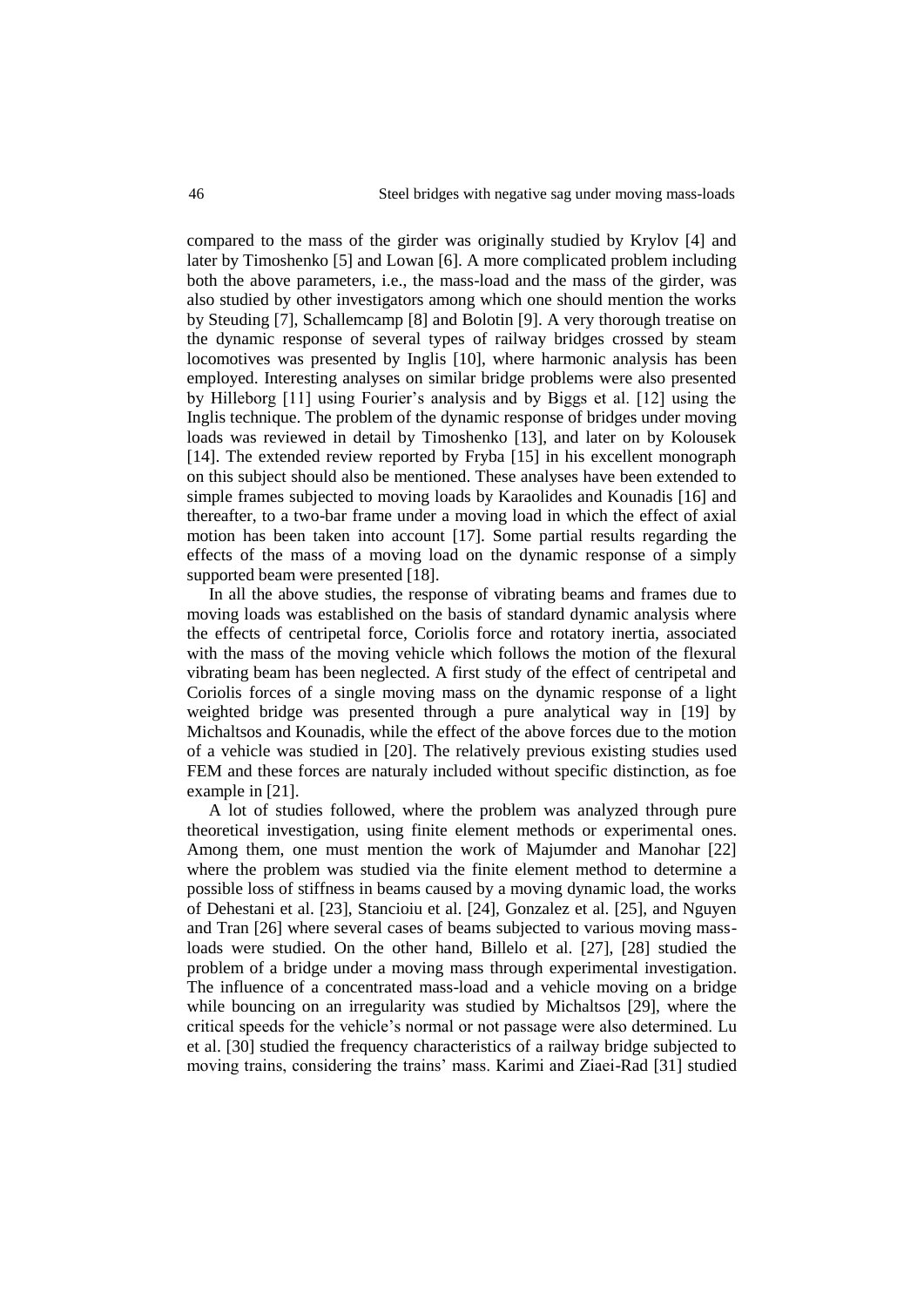the problem of a beam with moving support, that is subjected to a moving mass. Dimitrovova [32] studied the influence of centripetal and Coriolis forces on a beam on elastic foundation.

The present work deals with the linear dynamic response of a simply supported light-weighted (steel) bridge with negative sag under moving concentrated or distributed mass-loads with constant magnitude and velocity. This analysis focuses on the determination of the influence limits of both the concentrated and the distributed mass-loads on the bridges' dynamic response with respect to their velocity and to the sag of the bridge. The individual and coupling effect of these parameters on the dynamic response of the bridge are thoroughly discussed herein A 2D model is considered for the solution of the bridge, while the theoretical formulation is based on a continuum approach, which has been used in the literature to analyze such bridges. A variety of numerical examples allow one to draw important conclusions for structural design purposes.

## **2 MATHEMATICAL FORMULATION**

#### **2.1 Basic definitions and assumptions**



*Figure 1.* Geometry and sign convention of a simply supported beam under moving massloadings

Let us consider the simply supported beam shown in Fig. 1, having a prismatic cross-section with constant mass per unit length m, flexural rigidity EI, and corresponding rotatory inertia  $J_M$ , made from linear, homogeneous and isotropic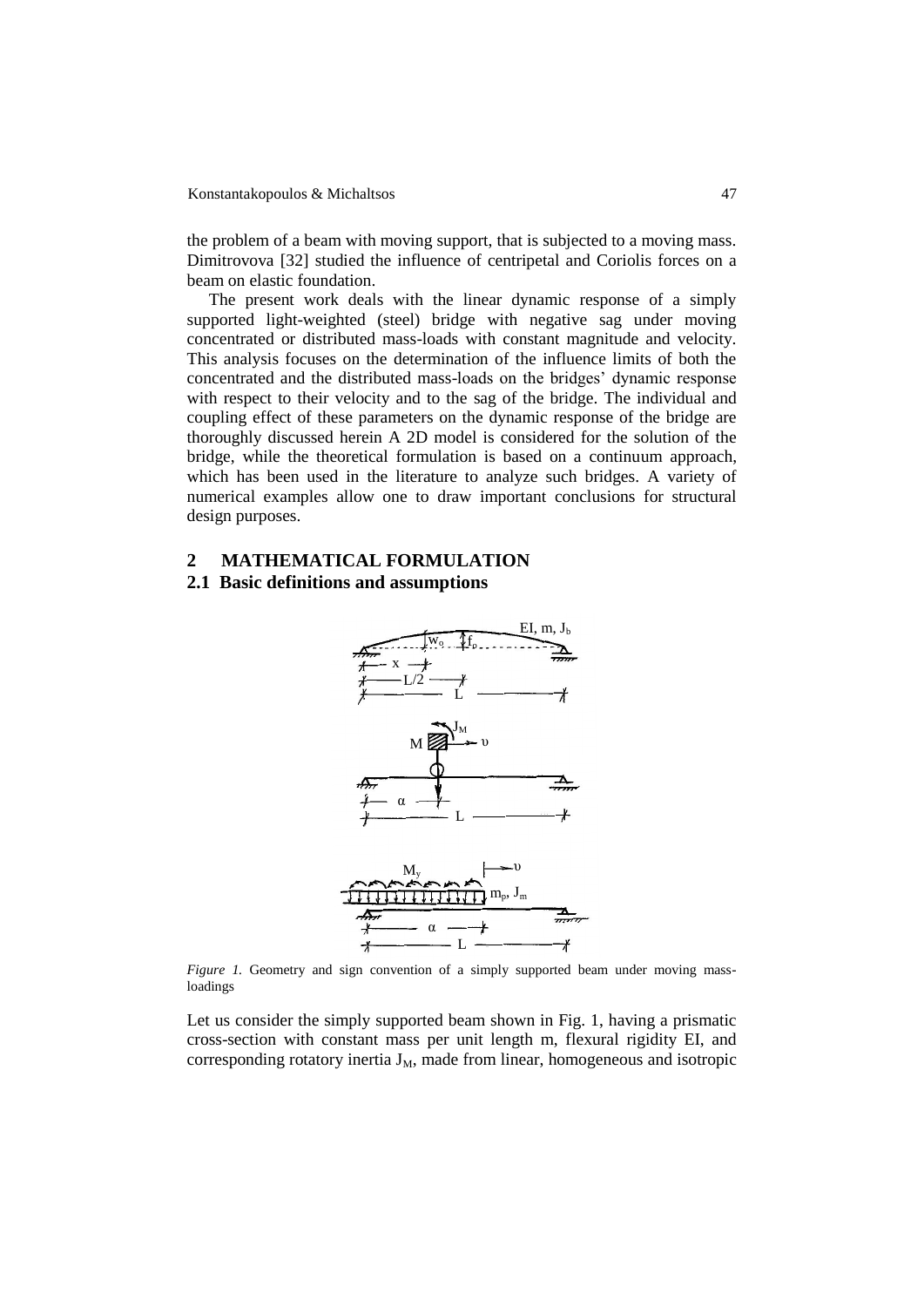material and having an initial sag  $w_0$ , which usually can be expressed by the parabola:

$$
w_o(x) = -\frac{4f_o}{L^2} \cdot x^2 + \frac{4f_o}{L} \cdot x \tag{1}
$$

where  $f_0$  is the sag magnitude at  $x = L/2$ , while it is entered in equation (1) with its sign.

We note here that  $w_0(x)$  is smaller than L/200 and therefore it is not necessary to follow the theory of curved beams.

At  $t = 0$  either a concentrated or a distributed mass-load enters the beam, moving with constant speed v and having mass M and rotatory inertia  $J_M$ (concentrated mass-load) or mass m and  $J_m$  (distributed mass-load).

### **2.2 The concentrated mass-load case**

These forces acting at the point  $x=a$  of the beam are the following [33] comprehensively depicted in figure 2:

- a. The external gravitational load  $F = M \cdot g$  (2a)
- b. The external motive force  $P(t)$  (2b)



*Figure 2.* Analysis of the forces developing due to the traveling mass-load F=mg

- c. The vertical inertia force, being equal to:  $A_V = -M \cdot [\dot{w}(\alpha, t) + \ddot{w}_o(\alpha, t)]$  (2c)
- d. The centripetal force which is given by:

$$
F_K = -M \cdot \frac{v^2}{R} = -M \cdot \dot{s}^2 \cdot \frac{\partial^2 (w + w_o)}{\partial x^2} = -M \cdot \dot{s}^2 \cdot [w''(\alpha, t) + w''_o(\alpha)] \tag{2d}
$$

e. The Coriolis force which can be written as follows:

$$
F_C = -2 \cdot M \cdot \dot{s} \cdot \frac{\partial^2 (w + w_o)}{\partial x \partial t} = -M \cdot \dot{s} \cdot [\dot{w}'(\alpha, t) + \dot{w}'_o(\alpha)] \tag{2e}
$$

f. The projection of the tangential inertia force  $A_H$  on the vertical axis:

$$
F_{AH} = -M \cdot \ddot{s} \cdot (w + w_o)' = -M \cdot \ddot{s} \cdot [w'(\alpha, t) + w'_o(\alpha)]
$$
 (2f)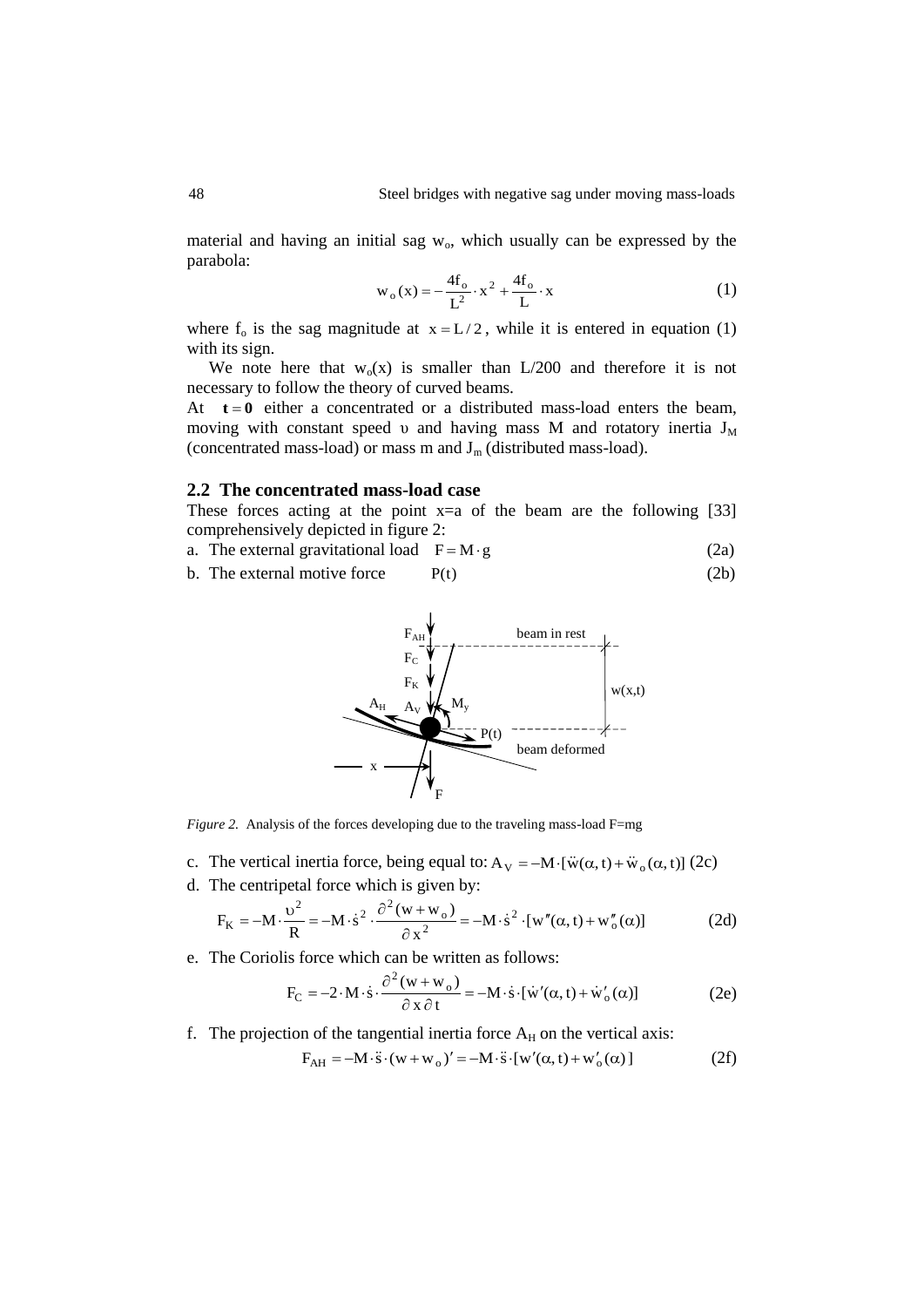Konstantakopoulos & Michaltsos 49

g. The moment  $M_{v}$  due to the rotator inertia of mass-load, given by the relation:

$$
M_y = J_M[\ddot{w}'(\alpha, t) + \ddot{w}'_o(\alpha)]
$$
 (2g)

Neglecting the longitudinal deformations, the differential equations of the forced flexural vibrations of the bridge are given by the following equations:

$$
EIw''' + c\dot{w} + m\ddot{w} - J_b\ddot{w}'' = Mg δ(x - α) -
$$
  
\n
$$
-M[\ddot{w} + \dot{s}^2(w'' + w''_o) + 2\dot{s}\dot{w}' + \ddot{s}(w' + w'_o)]δ(x - α) +
$$
  
\n
$$
+J_M\ddot{w}'δ'(x - α)
$$
\n(*3a*)  
\n
$$
M[\ddot{s} + \ddot{w}w' + \dot{w}\dot{w}']δ(x - α) = P(t)
$$
\n(*3b*)

$$
M[\ddot{s} + \ddot{w} w' + \dot{w} \dot{w}'] \delta(x - \alpha) = P(t)
$$
 (3b)

Taking into account that because of eq (1) it is:  $w''''_o = \dot{w}_o = \ddot{w}_o = 0$ , and that for constant velocities it is  $\dot{s} = v$ ,  $\ddot{s} = 0$  the first of equations (3) can be rewritten as follows:

$$
\text{Elw}''' + \text{c}\dot{\text{w}} + \text{m}\ddot{\text{w}} - \text{J}_b\ddot{\text{w}}'' = \text{Mg}\,\delta(\text{x} - \alpha) - \text{M}\,\text{l}\,\ddot{\text{w}} + \text{v}^2(\text{w}'' + \text{w}''_o) + 2\text{v}\dot{\text{w}}'\,\text{J}\,\delta(\text{x} - \alpha) + \text{J}_M\ddot{\text{w}}'\delta'(\text{x} - \alpha)
$$
(4)

A series solution of  $eq(4)$  in terms of normal modes can be sought in the form:

$$
w(x, t) = \sum_{n} X_n(x) \cdot T_n(t)
$$
 (5)

where  $X_n(x)$  are the shape functions of the freely vibrating bridge, while  $T_n(t)$ are the corresponding time functions which have to be determined. Introducing the last expression of  $w(x,t)$  into eq(4), one obtains:

$$
EI\sum_{n} X_{n}'''T_{n} + c\sum_{n} X_{n}\dot{T}_{n} + m\sum_{n} X_{n}\ddot{T}_{n} - J_{b}\sum_{n} X_{n}''' \ddot{T}_{n} =
$$
  
= Mg δ( x - α) - M  $\left[ \sum_{n} X_{n} \ddot{T}_{n} + \upsilon^{2} \sum_{n} X_{n}''' T_{n} - \upsilon^{2} \cdot \frac{8f_{o}}{L^{2}} + 2 \upsilon \sum_{n} X_{n}' \dot{T}_{n} \right] δ( x - α) ++ J_{M} \sum_{n} X_{n}' \ddot{T}_{n} \cdot \delta'( x - α) \qquad (6a)$ 

The freely vibrating bridge is governed by the following equation:

$$
EI\sum_{n} X'''T_{n} - m\sum_{n} \omega_{n}^{2} X_{n} T_{n} = 0,
$$
  
where  $X_{n} = \sin \frac{n\pi x}{L}, \quad \omega_{n}^{2} = \frac{n^{4} \pi^{4} EI}{m L^{4}}, n = 1, 2, ....$  (6b)

Because of eq(7b), eq (7a) becomes: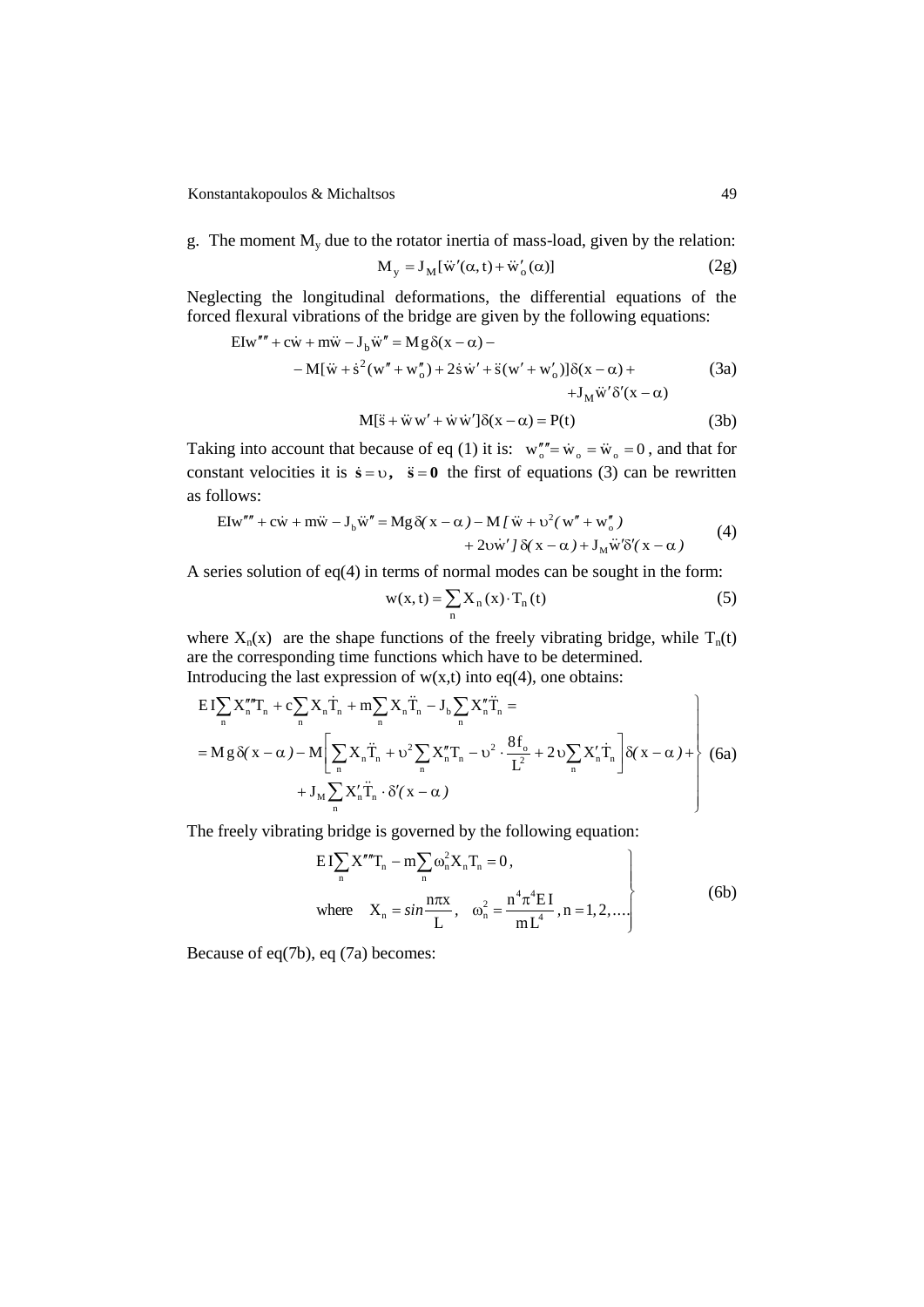$$
m\sum_{n} X_{n} \ddot{T}_{n} + c\sum_{n} X_{n} \dot{T}_{n} + m\sum_{n} \omega_{n}^{2} X_{n} =
$$
\n
$$
= M g \delta(x - \alpha) - M \left[ \sum_{n} X_{n} \ddot{T}_{n} + \upsilon^{2} \sum_{n} X_{n}'' T_{n} - \upsilon^{2} \cdot \frac{8f_{\circ}}{L^{2}} + 2 \upsilon \sum_{n} X_{n}' \dot{T}_{n} \right] \delta(x - \alpha) +
$$
\n
$$
+ J_{M} \sum_{n} X_{n}' \ddot{T}_{n} \cdot \delta'(x - \alpha) + J_{\upsilon} \sum_{n} X_{n}'' \ddot{T}_{n}
$$
\n(6c)

Multiplying eq (6c) by  $X_k$ , ( $k \ne n$ ) and integrating from 0 to L one obtains:

$$
\ddot{T}_{k} + \frac{c}{m} \dot{T}_{k} + \omega_{k}^{2} T_{k} =
$$
\n
$$
= \frac{2Mg}{mL} \cdot X_{k}(\alpha) - \frac{2M}{mL} X_{k}(\alpha) \left[ \sum_{n} X_{n}(\alpha) \ddot{T}_{n} + \upsilon^{2} \sum_{n} X_{n}''(\alpha) T_{n} - \frac{8f_{o} \upsilon^{2}}{L^{2}} + 2 \upsilon \sum_{n} X_{n}'(\alpha) \dot{T}_{n} \right] - \frac{J_{M}}{mL} \left[ X_{k}(\alpha) \sum_{n} X_{n}''(\alpha) \ddot{T}_{n} + X_{k}'(\alpha) \sum_{n} X_{n}'(\alpha) \ddot{T}_{n} \right] + \frac{2J_{b}}{mL} \int_{0}^{L} \left( X_{k}(\alpha) \sum_{n} X_{n}''(\alpha) \ddot{T}_{n} \right) dx
$$
\n(6d)

Clearly, a closed form solution of equation (6d) is not possible. However, one can seek approximate solutions, based on previous work [20], [34]. A first approximate solution of eq(6d) is obtained by considering as loading the force Mg and by ignoring the damping term. This leads to:

$$
\overline{T}_n(t) = \frac{2Mg}{mL(\omega_n^2 - \Omega_n^2)} (\sin\Omega_n t - \frac{\Omega_n}{\omega_n} \sin\omega_n t)
$$
\nwith:  $\Omega_n = \frac{n \pi \nu}{L}$  (6e)

Introducing the last expression into the right side of equation (6d), we obtain:

$$
\ddot{T}_{k} + \frac{c}{m} \dot{T}_{k} + \omega_{k}^{2} T_{k} = F_{k}(t), \text{ where}
$$
\n
$$
F_{k}(t) = \frac{2Mg}{mL} \cdot X_{k}(vt)
$$
\n
$$
- \frac{2M}{mL} X_{k}(vt) \left[ \sum_{n} X_{n}(vt) \ddot{T}_{n} + \upsilon^{2} \sum_{n} X_{n}''(vt) T_{n} - \frac{8f_{o} \upsilon^{2}}{L^{2}} + 2 \upsilon \sum_{n} X_{n}'(vt) \dot{T}_{n} \right] -
$$
\n
$$
- \frac{J_{M}}{mL} \left[ X_{k}(vt) \sum_{n} X_{n}''(vt) \ddot{T}_{n} + X_{k}'(vt) \sum_{n} X_{n}'(vt) \ddot{T}_{n} \right] + \frac{2J_{b}}{mL} \int_{0}^{L} \left( X_{k}(x) \sum_{n} X_{n}''(x) \ddot{T}_{n} \right) dx \right]
$$
\n(7)

The solution of eq(7), with initial conditions  $w(x,0) = \dot{w}(x,0) = 0$  is given by the Duhamel's integral: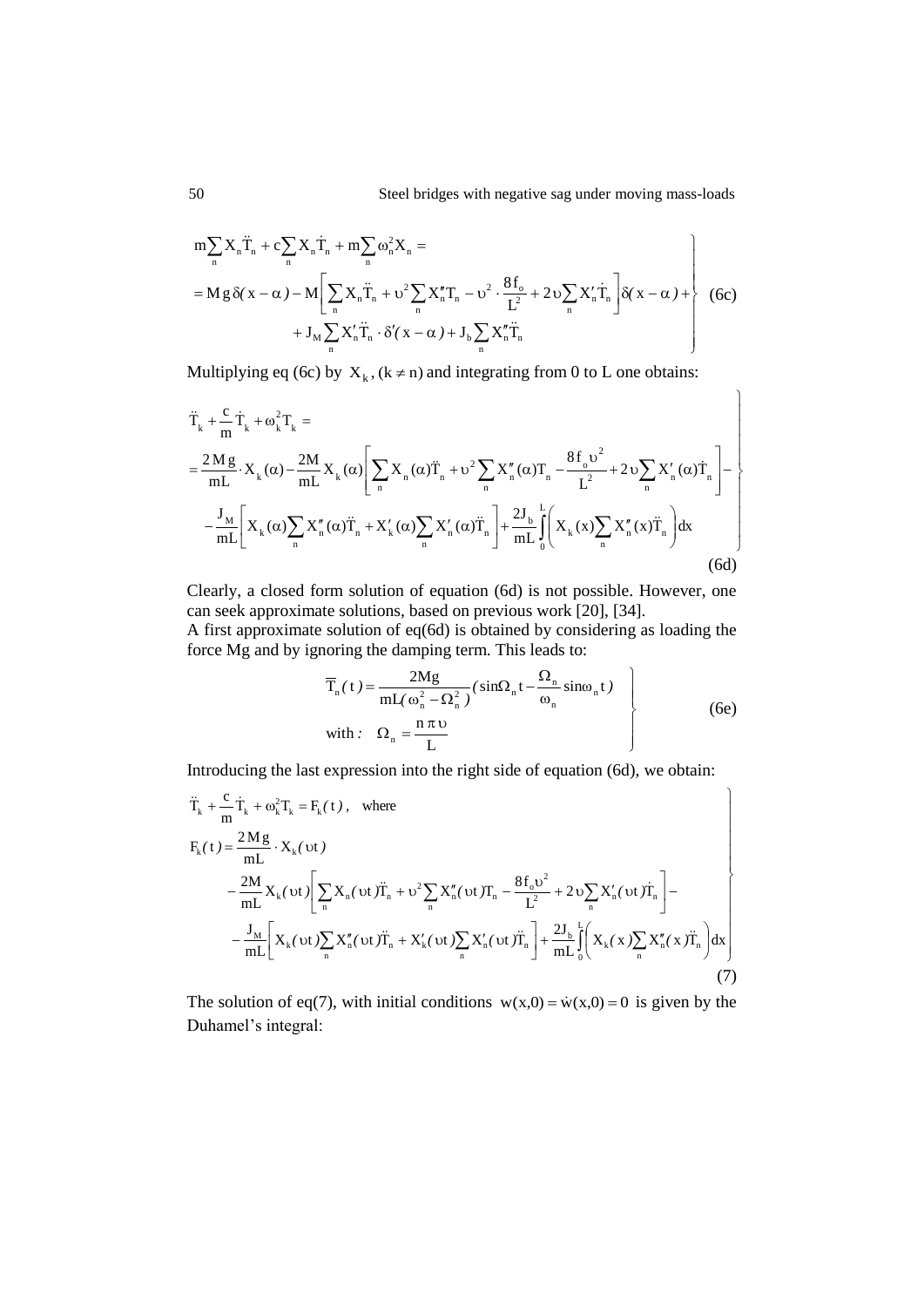Konstantakopoulos & Michaltsos 51

$$
T_{k}(t) = \frac{1}{\overline{\omega}_{k}} \cdot \int_{0}^{t} F_{k}(\tau) \cdot e^{-\beta(t-\tau)} \sin \overline{\omega}_{k}(t-\tau) d\tau
$$
  
where:  $\beta = \frac{c}{2m}$ ,  $\overline{\omega}_{k}^{2} = \omega_{k}^{2} - \beta^{2}$  (8)

# **2.3 The distributed mass-load case**

For the loading situation shown in Fig. 1c, one may find that:

$$
\sum_{i=1}^{\lambda} P_i \delta(x - \alpha_i) = \lim_{\Delta x \to 0} \left( \frac{P_i}{\Delta x} \delta(x - \alpha_i) \Delta x \right) = \int_{0}^{\alpha} p(x) \delta(x - \alpha_i) dx = p(\alpha_i) = m \cdot g \tag{9a}
$$

as well as:

$$
\sum_{i=1}^{\lambda} M_y \delta'(x - \alpha_i) = \lim_{\Delta x \to 0} \left( \frac{M_y}{\Delta x} \delta'(x - \alpha_i) \Delta x \right) = \int_0^{\alpha} \frac{J_M \ddot{w}'(x)}{\Delta x} \delta'(x - \alpha_i) dx = -J_M \ddot{w}''(\alpha_i)
$$
\n(9b)

Substituting expressions (10a) and (10b) into eq (5) one gets:

$$
Elw'''' + c\dot{w} + m\ddot{w} - J_b \ddot{w}'' = m_p g - m_p [\dot{w} + v^2 (w'' + w''_o) + 2v\dot{w}'] - J_M \ddot{w}''
$$
 (9c)

A series solution of eq(9c) in terms of normal modes can be sought in the form:  $=\sum_{n} X_{n}(x)$ .  $w(x, t) = \sum X_n(x) \cdot P_n(t)$  (10a)

where  $X_n(x)$  are the shape functions of the freely vibrating bridge, while  $P_n(t)$  are the corresponding time functions to be determined.

Introducing eq(10a) into eq(9c) and because of eq(1) one gets:

$$
EI\sum_{n} X_{n}'''P_{n} + c\sum_{n} X_{n}P_{n} + m\sum_{n} X_{n}P_{n} - J_{b}\sum_{n} X_{n}''P_{n} =
$$
  
=  $m_{p} g - m_{p} \sum_{n} X_{n}P_{n} - m_{p} \upsilon^{2} \sum_{n} X_{n}''P_{n} + m_{p} \upsilon^{2} \frac{8f_{o}}{L^{2}} - 2m_{p} \upsilon \sum_{n} X_{n}'P_{n} - J_{M}\sum_{n} X_{n}''P_{n}$  (10b)

Because of eq(6a), the above equation becomes:

$$
m\sum_{n} X' \ddot{P}_{n} + c\sum_{n} X_{n} \dot{P}_{n} + m\sum_{n} \omega_{n}^{2} X_{n} P_{n} - J_{b} \sum_{n} X''_{n} \ddot{P}_{n} =
$$
  
=  $m_{p} g - m_{p} \sum_{n} X_{n} \ddot{P}_{n} - m_{p} \upsilon^{2} \sum_{n} X''_{n} P_{n} + m_{p} \upsilon^{2} \frac{8f_{o}}{L^{2}} - 2 m_{p} \upsilon \sum_{n} X'_{n} \dot{P}_{n} - J_{M} \sum_{n} X''_{n} \ddot{P}_{n}$  (10c)

Multiplying the above by  $X_k$  and integrating from 0 to L one obtains: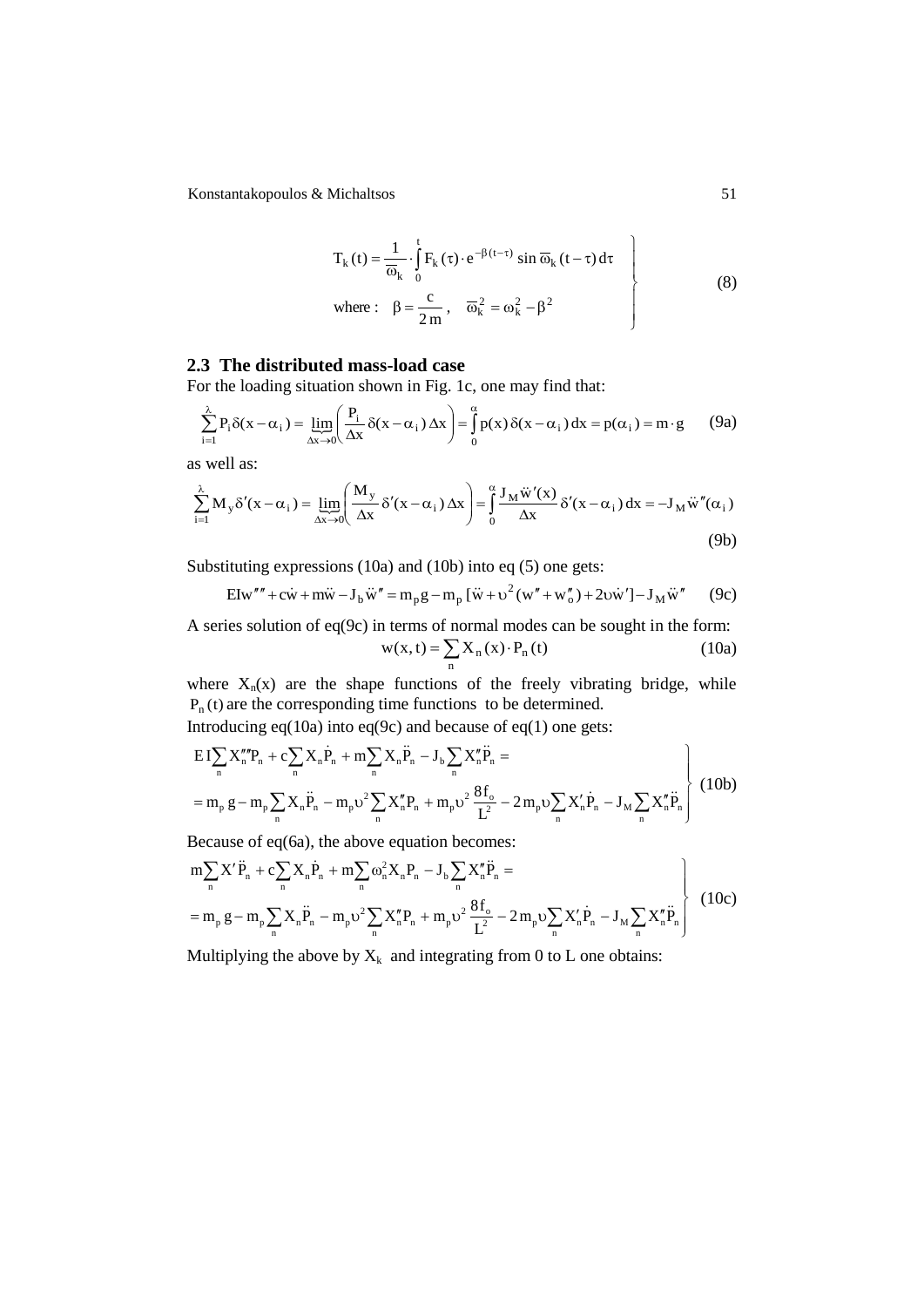$$
\ddot{P}_{k} + \frac{c}{m} \dot{P}_{k} + \omega_{k}^{2} P_{k} = \frac{2m_{p}g}{mL} \cdot \int_{0}^{a} X_{k} dx -
$$
\n
$$
- \frac{2m_{p}}{mL} \left\{ \int_{0}^{a} \sum_{n} X_{n} X_{k} \ddot{P}_{n} dx + \upsilon^{2} \int_{0}^{a} \sum_{n} X_{n}^{n} X_{k} P_{n} dx - \frac{8f_{o} \upsilon^{2}}{L^{2}} \int_{0}^{a} X_{k} dx + 2\upsilon \int_{0}^{a} \sum_{n} X_{n}^{n} X_{k} \dot{P}_{n} dx \right\}
$$
\n
$$
- \frac{2J_{M}}{mL} \int_{0}^{a} \sum_{n} X_{n}^{n} X_{k} \ddot{P}_{n} dx + \frac{2J_{b}}{mL} \int_{0}^{L} \sum_{n} X_{n}^{n} X_{k} \ddot{P}_{n} dx
$$
\n(10d)

Following the procedure of §2, we consider as a first approximate function of  $P_n(t)$  the one corresponding to the dynamic response of the beam under a moving distributed load  $p(x)$  with constant speed v and without mass, as follows:

$$
\overline{P}_n(t) = \frac{2 m_p g}{n m \pi \omega_n} \cdot \left\{ \frac{1 - \cos \omega_n t}{\omega_n} + \frac{\omega_n}{\Omega_n^2 - \omega_n^2} (\cos \Omega_n t - \cos \omega_n t) \right\}
$$
\nwith:  $\Omega_n = \frac{n \pi \upsilon}{L}$  (11)

Introducing the last expression into the right side of eq (10d) and taking into account that  $\alpha = v$  t one obtains:

$$
\ddot{P}_{k} + \frac{c}{m} \dot{P}_{k} + \omega_{k}^{2} P_{k} = G_{k}(t), \text{ where :}
$$
\n
$$
G_{k}(t) = \frac{2m_{p}g}{mL} \cdot \int_{0}^{vt} X_{k} dx - \frac{2m_{p}}{mL} \left\{ \int_{0}^{vt} \sum_{n} X_{n} X_{k} \frac{\ddot{P}_{n} dx}{P_{n}} dx + \upsilon^{2} \int_{0}^{vt} \sum_{n} X_{n}^{n} X_{k} \overline{P}_{n} dx - \frac{g f_{o} \upsilon^{2}}{L^{2}} \int_{0}^{vt} X_{k} dx + 2 \upsilon \int_{0}^{vt} \sum_{n} X_{n}^{n} X_{k} \frac{\dot{P}_{n} dx}{P_{n}} dx - \frac{2J_{M}}{mL} \int_{0}^{vt} \sum_{n} X_{n}^{n} X_{k} \frac{\dddot{P}_{n} dx}{P_{n}} dx + \frac{2J_{b}}{mL} \int_{0}^{L} \sum_{n} X_{n}^{n} X_{k} \frac{\dddot{P}_{n} dx}{P_{n}} dx
$$
\n(12)

The solution of the first of eqs (12) with initial conditions  $w(x,0) = \dot{w}(x,0) = 0$ , is given by the Duhamel's integral:

$$
P_{k}(t) = \frac{1}{\overline{\omega}_{k}} \cdot \int_{0}^{t} G_{k}(\tau) \cdot e^{-\beta(t-\tau)} \sin \overline{\omega}_{k}(t-\tau) d\tau
$$
  
where:  $\beta = \frac{c}{2m}$ ,  $\overline{\omega}_{k}^{2} = \omega_{k}^{2} - \beta^{2}$  (13)

# **3 NUMERICAL RESULTS AND DISCUSSION**

Given that the influence of the Centripetal and Coriolis forces caused by a moving concentrated mass-load or a biaxial vehicle have been studied in detail through an analytical way firstly in [19], [20] and then by other investigators,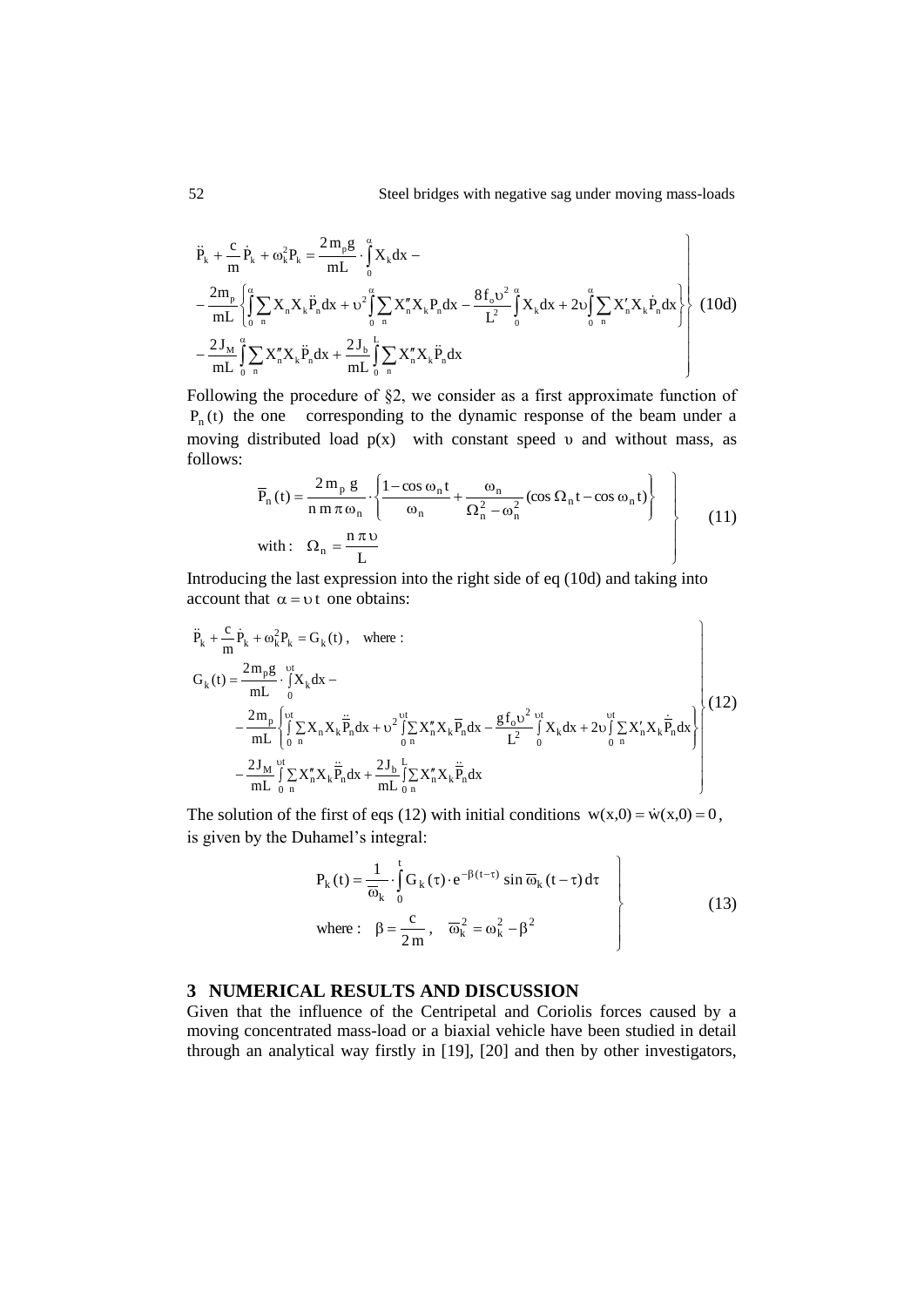the purpose of this paper is: a) to study the effect of the sag, the centripetal and the Coriolis forces on the dynamic behavior of the bridge due to the action of a concentrated mass-load moving with constant velocity, b) to study the same effects for a distributed mass-load moving with constant velocity, and c) to present a comparison of the above effects and determine the range for each case of loading where each effect should be taken into account in relation to the sag of bridge.

More specifically, a simply supported bridge of length equal to  $L = 100m$  is chosen with mass per unit length  $m = 400 \text{ kg/m}$ , moment of inertia  $I_y = 1.0 \text{ m}^4$  and rotatory inertia per unit length  $J_b = 4 \text{ kN m} \text{ sec}^2 / \text{m}$ , representing a light-weighted bridge. The bridge is made from structural steel (isotropic and homogeneous material) with modulus of elasticity  $E = 2.1 \cdot 10^8$  kN/m<sup>2</sup> having a slight curvature with sag at its middle equal to  $f_0 = -L/500$  or  $f_0 = -L/200$ .

## **3.1 The concentrated mass-load**

Let us consider now a concentrated mass-load, having a ratio  $M/mL$  as it is shown in Table 1 and a fixed rotatory inertia  $J_M = 10 \text{ kN m sec}^2$ .

| M/mL               |                  | 0.2         |          | 0.4         |          | 0.6      |          | 0.8      |          |
|--------------------|------------------|-------------|----------|-------------|----------|----------|----------|----------|----------|
| V<br>(m/s)<br>km/h | Loading          | $\rm f_{o}$ | W        | $\rm f_{o}$ | W        | $f_{o}$  | W        | $f_{o}$  | W        |
| (20)<br>72         | OW.              | $\Omega$    | 0.0885   | $\Omega$    | 0.1962   | $\Omega$ | 0.3235   | $\Omega$ | 0.4703   |
|                    | OWC              | $\Omega$    | 0.0886   | $\Omega$    | 0.1971   | $\theta$ | 0.3259   | $\theta$ | 0.4748   |
|                    | OWC1             | $-L/500$    | 0.0881   | $-L/500$    | 0.1961   | $-L/500$ | 0.3243   | $-L/500$ | 0.4728   |
|                    | OWC2             | $-L/200$    | 0.0873   | $-L/200$    | 0.1946   | $-L/200$ | 0.3221   | $-L/200$ | 0.4697   |
|                    | D1%              |             | 0.132    |             | 0.461    |          | 0.734    |          | 0.961    |
|                    | D <sub>2</sub> % |             | $-0.569$ |             | $-0.510$ |          | $-0.462$ |          | $-0.422$ |
|                    | D3%              |             | $-1.423$ |             | $-1.275$ |          | $-1.156$ |          | $-1.057$ |
| (40)<br>144        | OW.              | $\Omega$    | 0.0888   | $\Omega$    | 0.2064   | $\Omega$ | 0.3572   | $\theta$ | 0.5416   |
|                    | OWC              | $\Omega$    | 0.0884   | $\Omega$    | 0.2060   | $\Omega$ | 0.3573   | $\Omega$ | 0.5424   |
|                    | OWC1             | $-L/500$    | 0.0864   | $-L/500$    | 0.2023   | $-L/500$ | 0.3519   | $-L/500$ | 0.5353   |
|                    | OWC2             | $-L/200$    | 0.0836   | $-L/200$    | 0.1969   | $-L/200$ | 0.3438   | $-L/200$ | 0.5249   |
|                    | D1%              |             | $-0.465$ |             | $-0.185$ |          | 0.020    |          | 0.165    |
|                    | D2%              |             | $-2.193$ |             | $-1.782$ |          | $-1.507$ |          | $-1.308$ |
|                    | D3%              |             | $-5.470$ |             | $-4.450$ |          | $-3.764$ |          | $-3.267$ |
| (60)<br>216        | OW.              | $\theta$    | 0.1058   | $\Omega$    | 0.2389   | $\Omega$ | 0.4032   | $\theta$ | 0.5995   |
|                    | OWC              | $\theta$    | 0.1078   | $\Omega$    | 0.2551   | $\Omega$ | 0.4468   | $\theta$ | 0.6833   |
|                    | OWC1             | $-L/500$    | 0.1027   | $-L/500$    | 0.2452   | $-L/500$ | 0.4323   | $-L/500$ | 0.6642   |
|                    | OWC2             | $-L/200$    | 0.0949   | $-L/200$    | 0.2305   | $-L/200$ | 0.4107   | $-L/200$ | 0.6357   |
|                    | D1%              |             | 1.900    |             | 6.764    |          | 10.80    |          | 13.98    |
|                    | D <sub>2</sub> % |             | $-4.812$ |             | $-3.867$ |          | $-3.239$ |          | -2.791   |
|                    | D3%              |             | $-11.98$ |             | $-9.641$ |          | $-8.082$ |          | $-6.968$ |

*Table 1.* Dynamic deformations due to a concentrated mass-load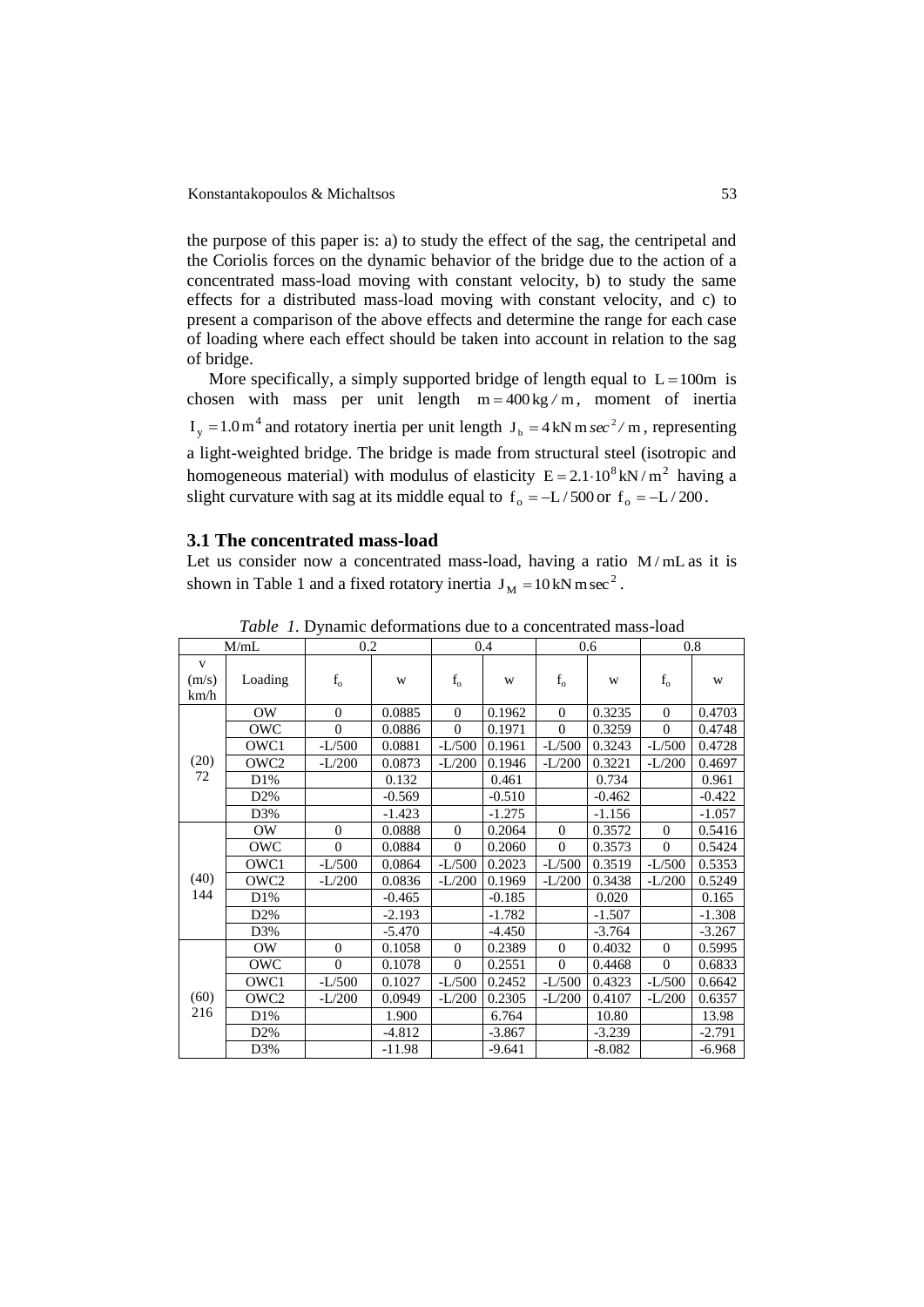At  $t = 0$ , where the bridge is at rest, the concentrated mass-load enters the bridge with constant velocity υ. The studied velocities of the moving load vary from  $20 \text{ m/sec}$  (72 km/h) to  $60 \text{ m/sec}$  (216 km/h), which corresponds from a slow to a super fast train.

Three cases of loading have been studied. The first one is denoted by OW, where is taken into account only the influence of mass M of the load. The second case is denoted by OWC, where the influence of the mass of the load and the Centripetal and Coriolis forces are taken into account. The third and fourth load cases denoted by OWC1 and OWC2 are similar to the OWC case where initial sag at mid-length  $f_0 = -L/500$  and  $f_0 = -L/200$  are also included in the analysis.

In addition, in Table 1 the following percentages are shown:

$$
DI = \frac{OWC - OW}{OW} \%
$$
, 
$$
D2 = \frac{OWC1 - OWC}{OWC} \%
$$
, 
$$
D2 = \frac{OWC2 - OWC}{OWC} \%
$$
.

The results of the above study are tabulated in the following Table 1.

From the above table the notable influence of Centripetal and Coriolis forces is verified once again, which increases the dynamic deformations of the bridge from  $\sim$ 0.13% for low speeds and values of M/mL up to  $\sim$ 14% for high speeds and high values of M/mL.

On the other hand, one can see that a negative curvature decreases the deformations from  $\sim 0.60\%$  to  $\sim 12\%$  for low speeds and values of M/mL, while this decrease is less than the previous case, ranging from 0.40% to 7% for high speeds and values of M/mL.

Characteristic plots of the dynamic response of the bridge are shown in Figs 3 to 6.



*Figure 3.* Dynamic deformations of the middle of the bridge for M/mL=0.2,  $f_0$ =--L/200 without mass forces: black, OW: red, OW+OWC: green, OW+OWC+OWC2: blue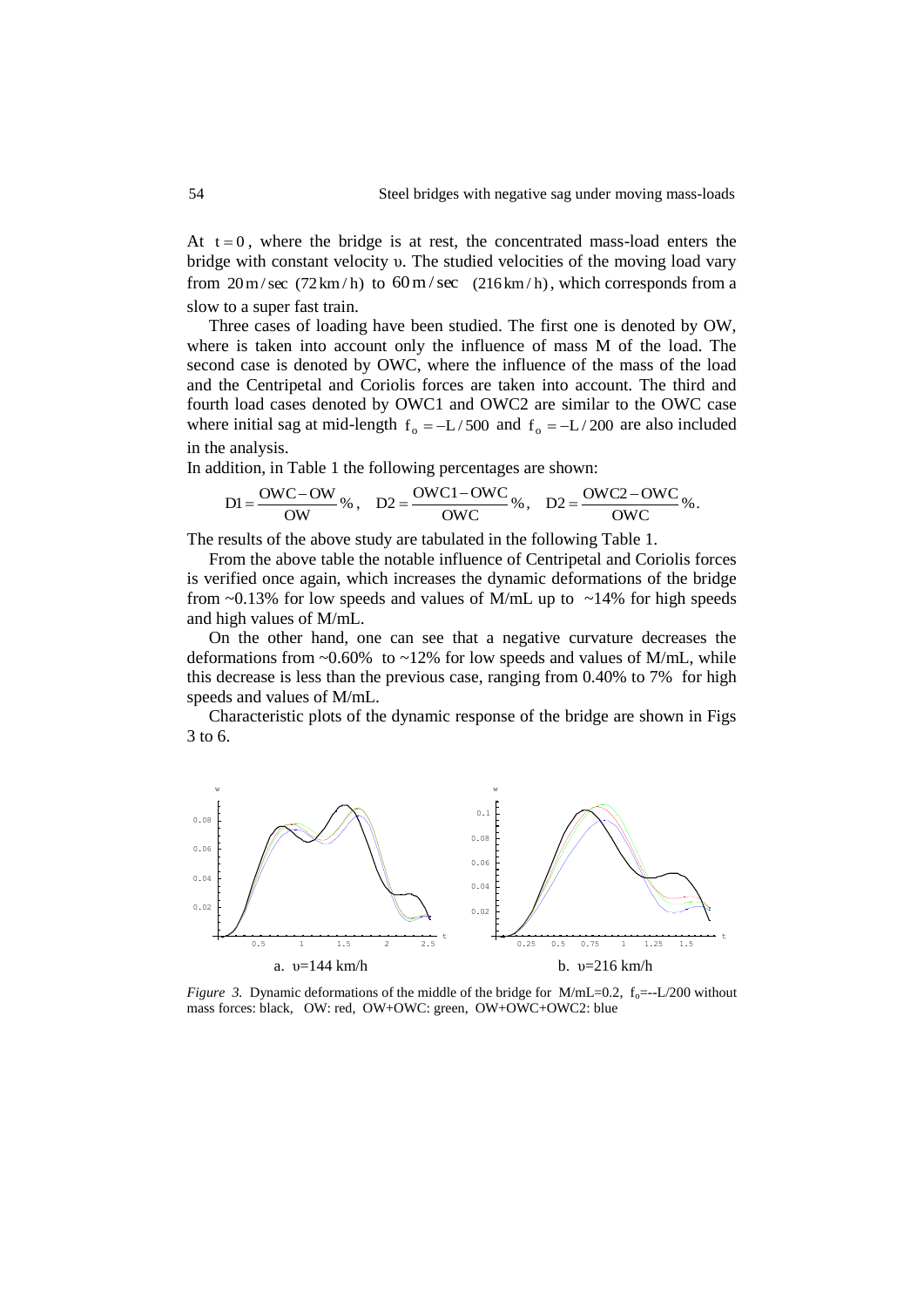

*Figure 4.* Dynamic deformations of the middle of the bridge for M/mL=0.4,  $f_0$ =--L/200 without mass forces: black, OW: red, OW+OWC: green, OW+OWC+OWC2: blue



*Figure 5.* Dynamic deformations of the middle of the bridge for  $M/mL=0.6$ ,  $f_0=-L/200$  without mass forces: black, OW: red, OW+OWC: green, OW+OWC+OWC2: blue



*Figure 6.* Dynamic deformations of the middle of the bridge for  $M/mL=0.8$ ,  $f_0 = -L/200$  without mass forces: black, OW: red, OW+OWC: green, OW+OWC+OWC2: blue

#### **3.2 The distributed mass-load**

Let us consider now a distributed mass-load, having a ratio  $m_p / m \cdot L$  as it is shown in Table 2 and fixed rotatory inertia  $J_m = 1 \text{kN m sec}^2$ .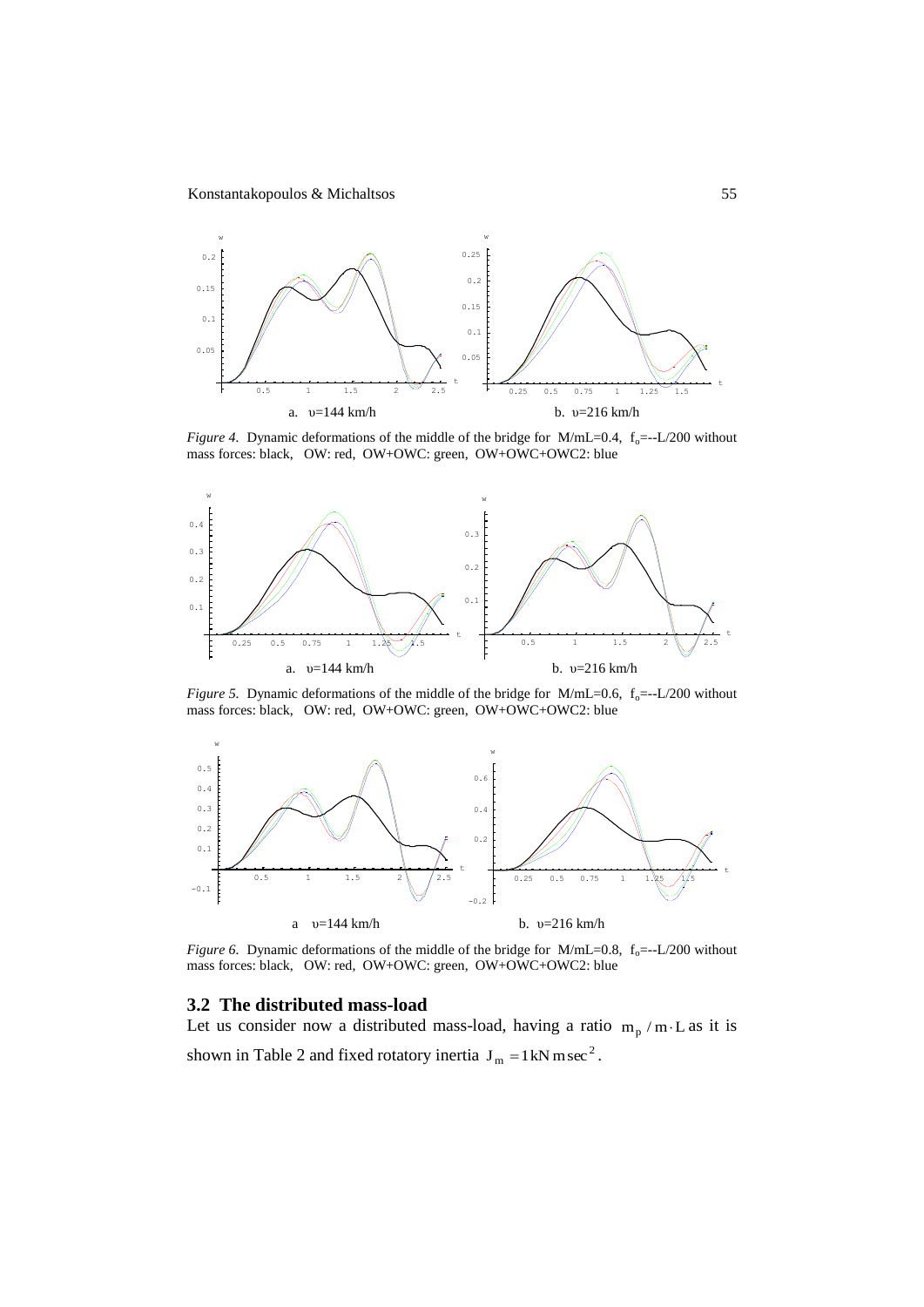At  $t = 0$ , where the bridge is at rest, the distributed mass-load enters the bridge with constant velocity υ.

The studied velocities of the moving load, the cases of loading and percentages are the same as in §3.1 and the obtained results of this study are shown in Table 2. The obtained results from the above study, shown in Table 2, concerning the passage of a distributed mass-load, are quite different from those for the passage of a concentrated mass- load. The Centripetal and Coriolis forces have negligible influence on the dynamic response of a steel bridge regardless of the ratio  $m_{n}/m$  and the velocity of the moving load.

 $m_p/m$  $/m$  0.1 0.2 0.3 0.4 v  $(m/s)$ km/h Loading  $f_o$  w f<sub>o</sub> w f<sub>o</sub> w fo w f<sub>o</sub> w (20) 72 OW | 0 0.0310 | 0 0.0744 | 0 0.1300 | 0 0.1981 OWC | 0 0.0295 | 0 0.0714 | 0 0.1257 | 0 0.1923 OWC1 | -L/500 | 0.0294 | -L/500 | 0.0711 | -L/500 | 0.1252 | -L/500 | 0.1917 OWC2 | -L/200 | 0.0291 | -L/200 | 0.0706 | -L/200 | 0.1245 | -L/200 | 0.1907 D1% | -4.837 | -3.984 | -3.373 | -2.914 D2%  $\vert$  -0.538  $\vert$  -0.445  $\vert$  -0.379  $\vert$  -0.331 D3% | |-1.347 | |-1.114 | |-0.949 | |-0.828 (40) 144 0 0.0289 0 0.0656 0 0.1101 0 0.1622 OWC | 0 0.0281 | 0 0.0643 | 0 0.1084 | 0 0.1606 OWC1 | -L/500 | 0.0275 | -L/500 | 0.0630 | -L/500 | 0.1065 | -L/500 | 0.1581 OWC2 | -L/200 | 0.0265 | -L/200 | 0.0611 | -L/200 | 0.1036 | -L/200 | 0.1542 D1% | -2.678 | -1.977 | -1,409 | -0.938 D2% | |-2.283 | |-1.998 | |-1.776 | |-1.599 D3% | |-5.708 | |-4.995 | |-4.440 | |-3.997 (60) 216 OW | 0 0.0282 | 0 0.0616 | 0 0.1007 | 0 0.1453 OWC | 0 0.0281 | 0 0.0622 | 0 0.1026 | 0 0.1493 OWC1 | -L/500 | 0.0266 | -L/500 | 0.0592 | -L/500 | 0.0981 | -L/500 | 0.1434 OWC2 | -L/200 | 0.0244 | -L/200 | 0.0548 | -L/200 | 0.0916 | -L/200 | 0.1346 D1% | -0.401 | 0.803 | 1.855 | 2.751 D2% | -5.280 | -4.734 | -4.292 | -3.926 D3% | |-13.19 | |-11.83 | |-10.73 | |-9.814

*Table 2.* Dynamic deformations due to distributed mass-load

In some cases, these mass-forces are mitigating to the dynamic response of the bridge. In any case their influence is very little ranging from -2% to 1%.

Only for very heavy trains crossing the bridge with high speeds (>200 km/h), one can observe an enhanced influence of the dynamic response of the bridge, which in any case varies from about 0.8% to about 4%.

The negative curvature that is applied for this loading case, decreases the deformations:

from 1.3% (low speeds) to 14% (high speeds) for the ratio  $m_p/m=0.1$ , from 1.1% (low speeds) to 12% (high speeds) for the ratio  $m_p/m=0.2$ ,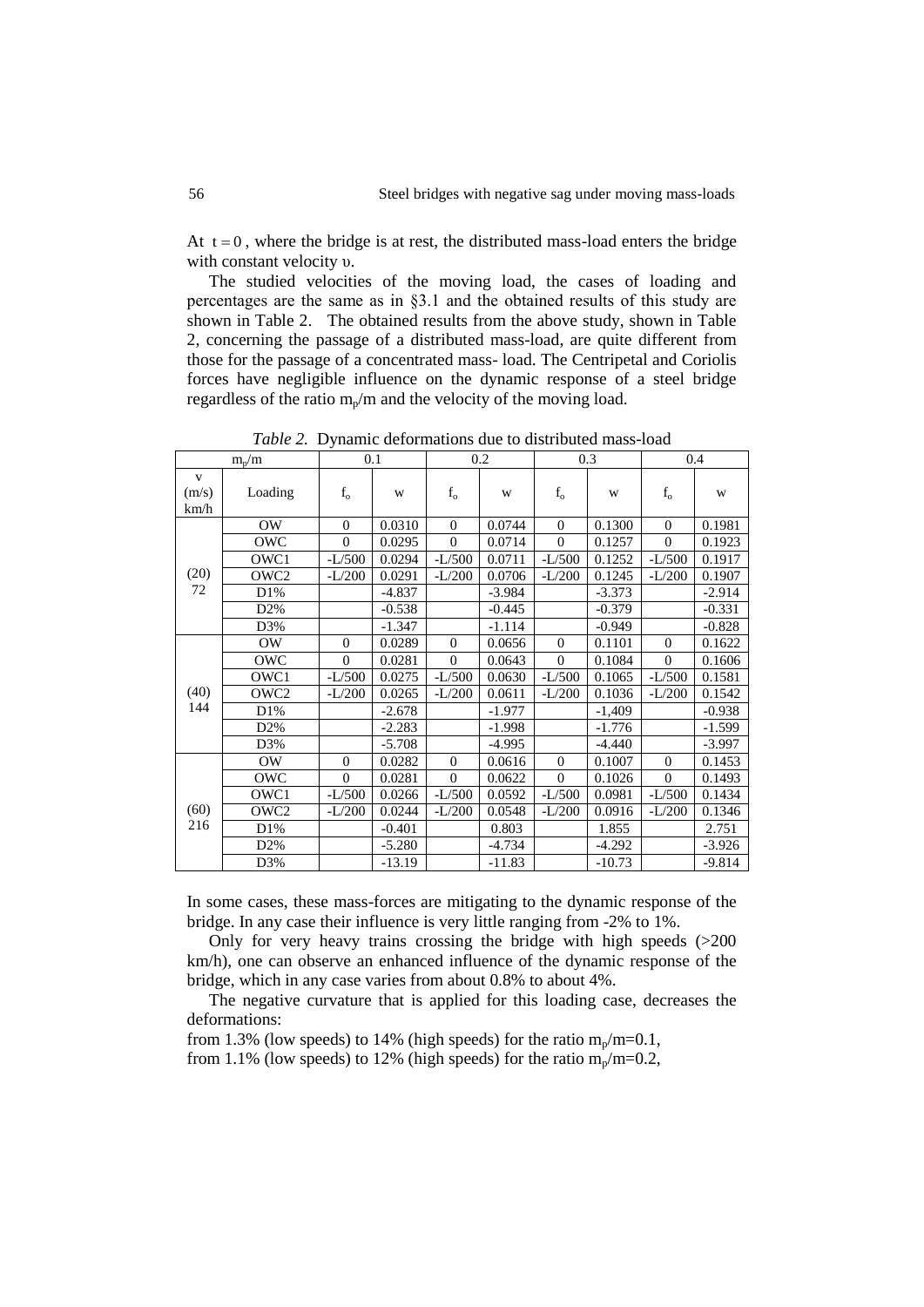### Konstantakopoulos & Michaltsos 57

from 0.9% (low speeds) to 11% (high speeds) for the ratio  $m_p/m=0.3$ , from 0.8% (low speeds) to 9.5% (high speeds) for the ratio  $m_p/m=0.4$ .

Furthermore, it is observed that the small curvatures –L/500 produce also notable decrease of the deformation.

Characteristic plots are shown in Figures 7 to 10.



*Figure 7.* Dynamic deformations of the middle of the bridge for  $m_p/m=0.1$ ,  $f_0 = -L/200$  without mass forces: black, OW: red, OW+OWC: green, OW+OWC+OWC2: blue



*Figure 8.* Dynamic deformations of the middle of the bridge for  $m_p/m=0.2$ ,  $f_0 = -L/200$  without mass forces: black, OW: red, OW+OWC: green, OW+OWC+OWC2: blue



*Figure 9.* Dynamic deformations of the middle of the bridge for  $m_p/m=0.3$ ,  $f_0 = -L/200$  without mass forces: black, OW: red, OW+OWC: green, OW+OWC+OWC2: blue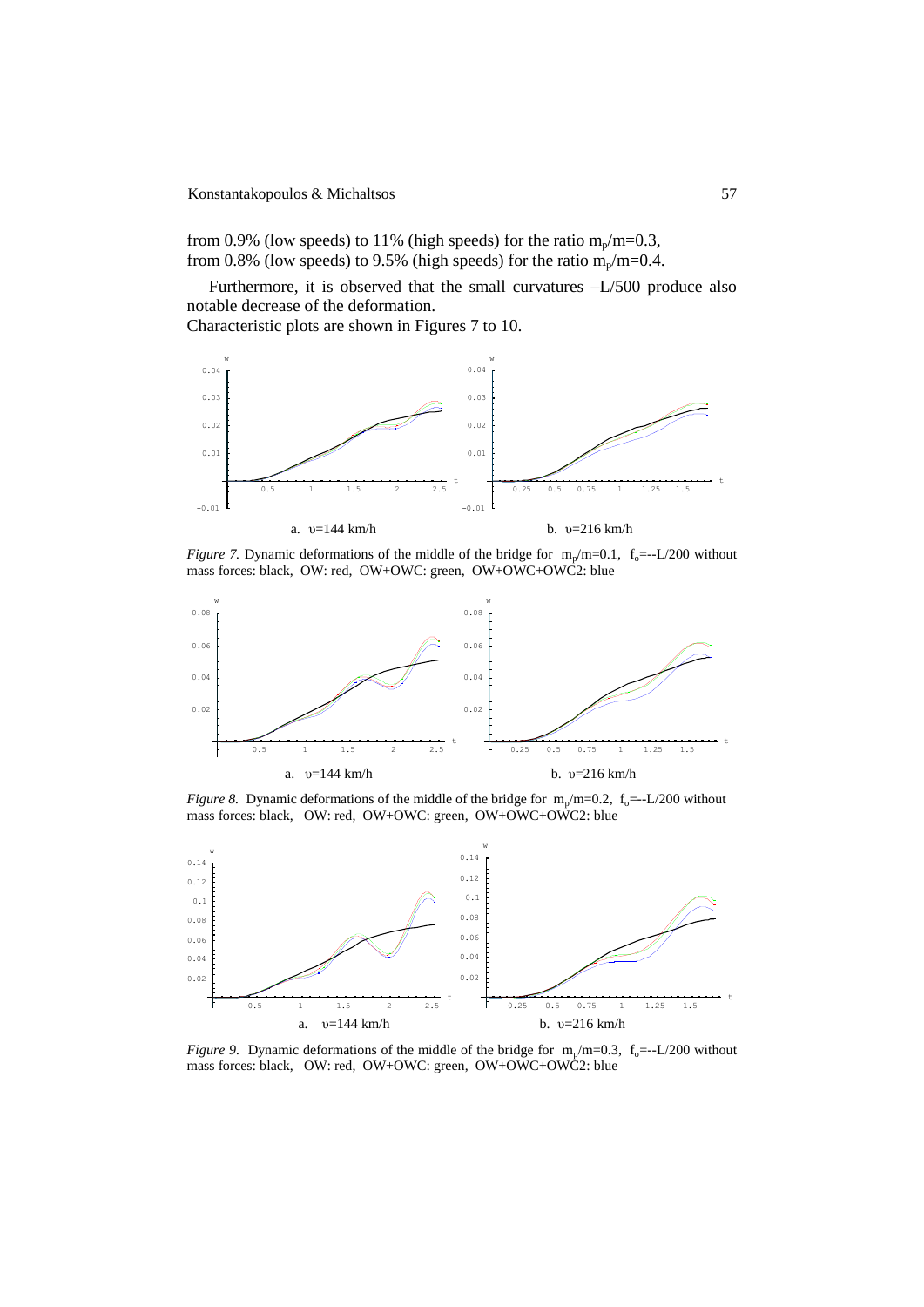

*Figure 10.* Dynamic deformations of the middle of the bridge for  $m_p/m=0.4$ ,  $f_0 = -L/200$  without mass forces: black, OW: red, OW+OWC: green, OW+OWC+OWC2: blue

## **4 CONCLUSIONS**

From the results of the bridge model considered herein, one can draw the following conclusions:

- For the case of a concentrated mass-load, it is verified that the influence of the mass-forces is significant and that one has to take them into account. Besides the influence of the inertia force of the moving mass, one must add the Centripetal and Coriolis forces as well as the rotator inertia of the massload that have an additional influence ranging from 0.4% to 15%. A small negative sag  $f_0 = -L/500$  decreases the dynamic deformations from 0.5% to 4%, while a bigger sag  $f_0 = -L/200$  decreases the dynamic deformations from 1.5% to 12%. The value of the last sag for the studied bridge of length L = 100 m is  $f_0 = 0.5$  m. It is clear that one can build bridges with bigger curvatures, taking always into account the necessary convenience of the passing vehicles.
- For the case of a distributed mass-load, it is observed that the most significant term, which has the biggest influence on the dynamic behavior of the bridge, is the one expressing the inertia forces of the distributed massload, while the terms expressing the Centripetal and Coriolis forces do not cause significant additional dynamic deformations. Indeed, for a wide range of moving masses and velocities their presence is rather relieving. Only for extreme values  $(m_p / m > 0.4$  and  $v > 200 km/h$ ) the loading with distributed mass-loads shows an increase in dynamic deformations in the order of about 4%. The curvatures, for this kind of loads, significantly decrease the dynamic deformations of the bridge. This reduction amounts from to ~0.3% to ~4% for  $f_0 = -L/500$  and from to ~1.0% to ~14% for  $f_o = -L / 200$ .
- It is interesting to explain why the bridge presents such a response under the action of concentrated mass-load which is quite different than the response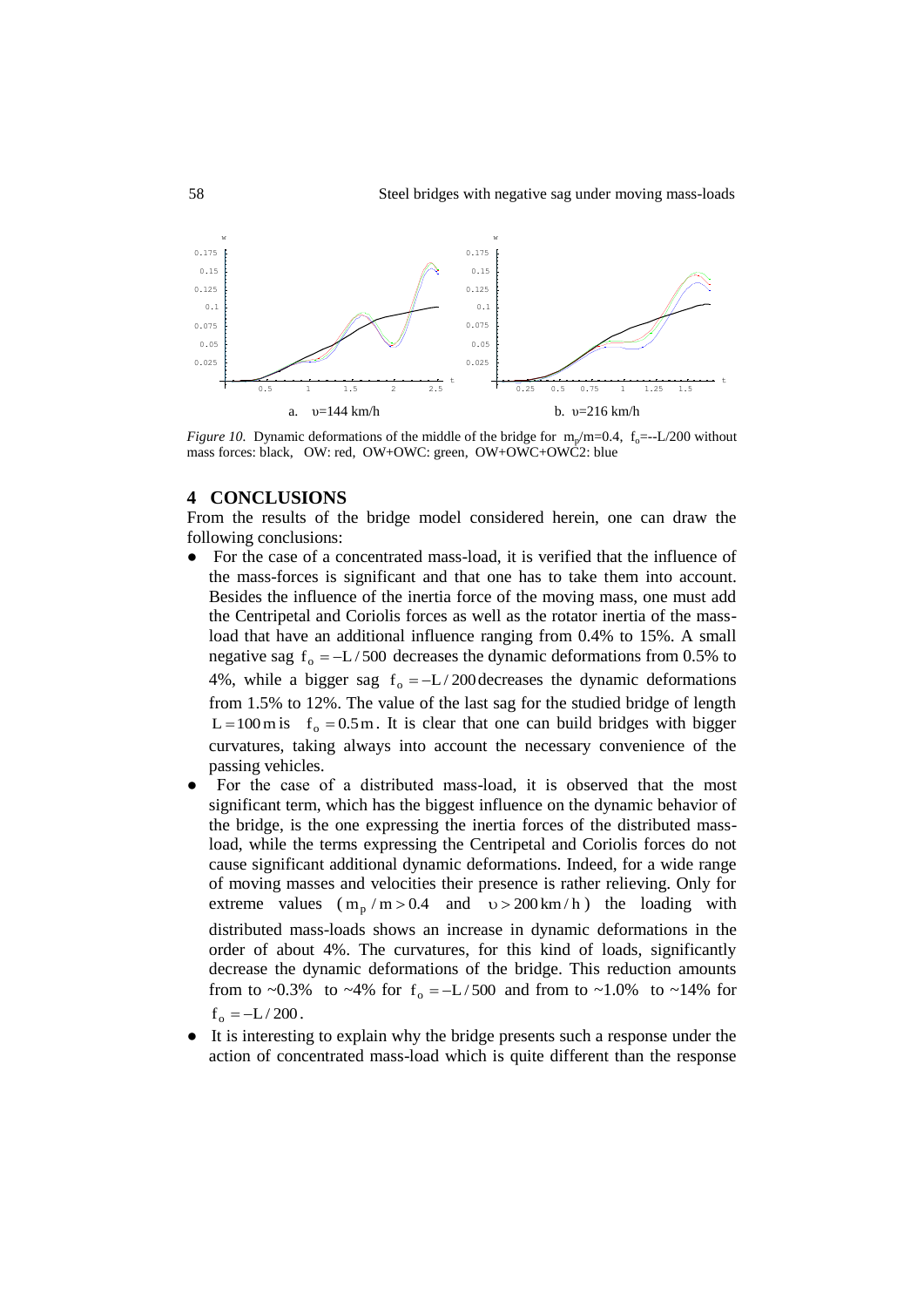under the action of distributed mass-load. Indeed, one can observe that in the case of a distributed moving mass-load, this type of loading does not cause an increase of the dynamic deformations of the bridge (such as the concentrated mass-load), but on the contrary it causes as slight decrease. In order to investigate this phenomenon one can observe the plots of figures 3 to 6, where it is shown that when the concentrated mass-load moves on the first half of the bridge the Centripetal and Coriolis forces cause a decrease of the bridge's deformations regardless of mass magnitude and velocity, and only when the load enters the second half the above forces start causing an increase of the bridge's deformations. Probably, this is due to the fact that when the distributed moving mass-load enters the second half span, the first half is still loaded and participating in the movement of the bridge.

## **REFERENCES**

- 1. Willis R. Preliminary essay to the appendix B: experiments for determining the effects produced by causing weights to travel over bars with different velocities. In: Report of the Commissioners Appointed to Inquire into the Application of Iron to Railway Structures (G. Crey et al. editors), W. Clowes and Sons, London, 1849.
- 2. Stokes G. Discussion of a differential equation relating to the breaking of railway bridges. Mathematical and Physical Papers 1883;178-220.
- 3. Zimmermann H. Die Schwingungen eines Tragers mit bewegter Lasts. Centalblatt der Bauverwaltung 1896;16:249-251,257-260,264-266,288.
- 4. Krylov AN. Uber die erzwungenen Schwingungen von gleichformigen elastischen Staben. Mathematical Collection of Papers of the Academy of Sciences, Petersburg 1905;61.
- 5. Timoshenko SP. Erzwungene Schwingungen prismatischer Stabe. Zeitschrift. Fuer. Mathematik und Physik 1911;59:163-203.
- 6. Lowan AN. On transverse oscillations of beams under the action of moving variable loads. Philisophical Magazine 1935;7-19:708-715.
- 7. Steuding H. Die Schingungen von tragern bei bewegten lasten. I, II. Ingenieur-Archiv 1934;275-305,265-270.
- 8. Schallenkamp A. Schwingungen von tragern bei bewegten lasten. Ingenieur-Archiv 1937;8:182-198.
- 9. Bolotin VV. Problem of bridge vibration under the action of a moving load (in Russian). Izvestiya AN SSSR, Mekhanika I Mashinostroenie 1961:**4:**109-115.
- 10. Inglis CE. A Mathematical Treatise on Vibration in Railway Bridges. The University Press, Cambridge, 1934.
- 11. Hillerborg A. Dynamic influences of smoothly running loads on simply supported girders. Kungl. Tekn. Hogskolan, Stockholm, 1951.
- 12. Biggs JM, Suer HS, Louw JM. Vibration on simple-span highway bridges. Transactions of the American Society of Civil Engineers 1959;124:291-318.
- 13. Timoshenko SP. History of the Strength of Materials. D. van Nostrand Co, New York, 1953.
- 14. Kolousek V. Dynamics of civil engineering structures. Part I-General problems, second edition; Part II-Continuous beams and frame systems, second edition; Part III-Selected topics (in Czech). SNTL Prague 1956, 1961, 1967.
- 15. Fryba L, Vibrations of Solids and Structures under Moving Loads*.* Research Institute of Transport. Prague 1972.
- 16. Karaolides C, Kounadis AN. Forced motion of a simple frame subjected to a moving force. Journal of Sound and Vibration 1983;88:37-45.